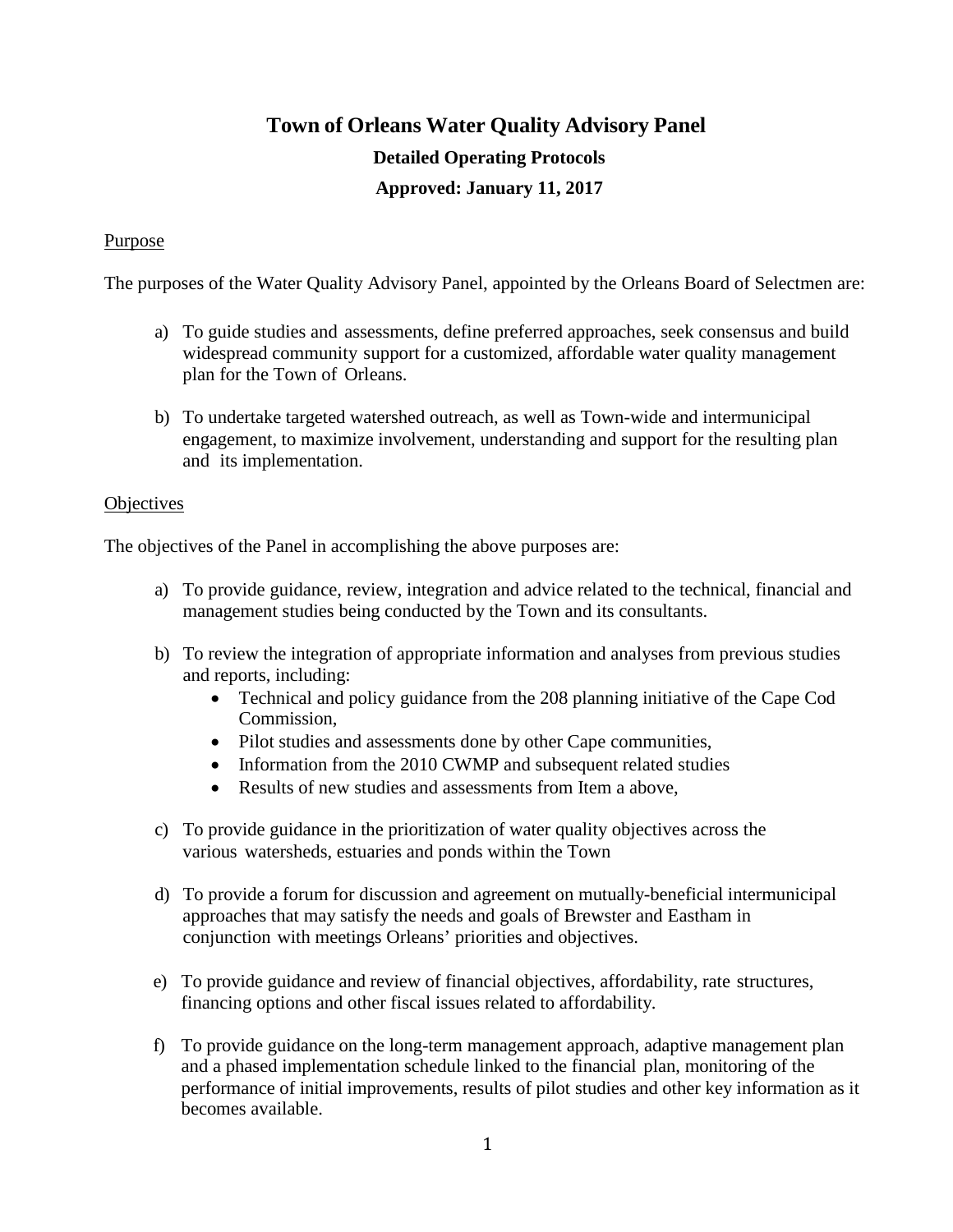- g) To provide guidance in development of a regulatory approval strategy and to evaluate options and provide local support related to the need for regulatory flexibility and other requirements promoting to the Town's priorities and goals.
- h) Upon approval of the Amended Water Quality Management Plan by the Orleans Board of Selectmen, provide leadership and guidance in keeping residents and businesses informed and engaged throughout the process of final regulatory approval and action by the voters at Town Meeting.

## Advisory Panel Structure

The Panel will consist of several categories of participants, each of whom will have designated groups and selected individual representatives with clear roles and responsibilities in the process:

- 1. Stakeholder Representatives and Alternates
- 2. Liaisons from key town boards and commissions, neighboring towns, and regional, state, and federal partners

#### Stakeholder Representatives and Alternates

- a) Representatives will include 8-10 representatives, plus alternates, of engaged citizen constituencies from the town of Orleans, who collectively represent a balanced and broad range of the perspectives, preferences and opinions of the citizens of Orleans. These constituencies must possess interest and knowledge in nutrient and water quality management and/or its implications for Orleans, as well as demonstrate commitment to working collaboratively and productively on behalf of the Panel's objectives.
- b) The role of Representatives is to actively participate in all discussions and deliberations on all of the above topics, and to participate in making consensus recommendations to go to the Board of Selectmen. Meetings will be structured to provide first priority for stakeholder representative input in discussions.
- c) Stakeholder representatives are expected to represent the views and concerns of their constituencies, as well as keep their membership informed of the key issues, options, decisions and recommendations of the Panel as it moves forward.
- d) A member of the Orleans Board of Selectmen will moderate each meeting of the Panel.
- e) The Orleans Board of Selectmen will schedule BOS meeting agenda items concerning water quality project discussions and decision making at least monthly and more often if necessary to facilitate the project process.
- f) The following Orleans civic organizations will nominate one primary and up to one alternate to represent them as Stakeholder Representatives. Final appointments will be made by the Orleans Board of Selectmen.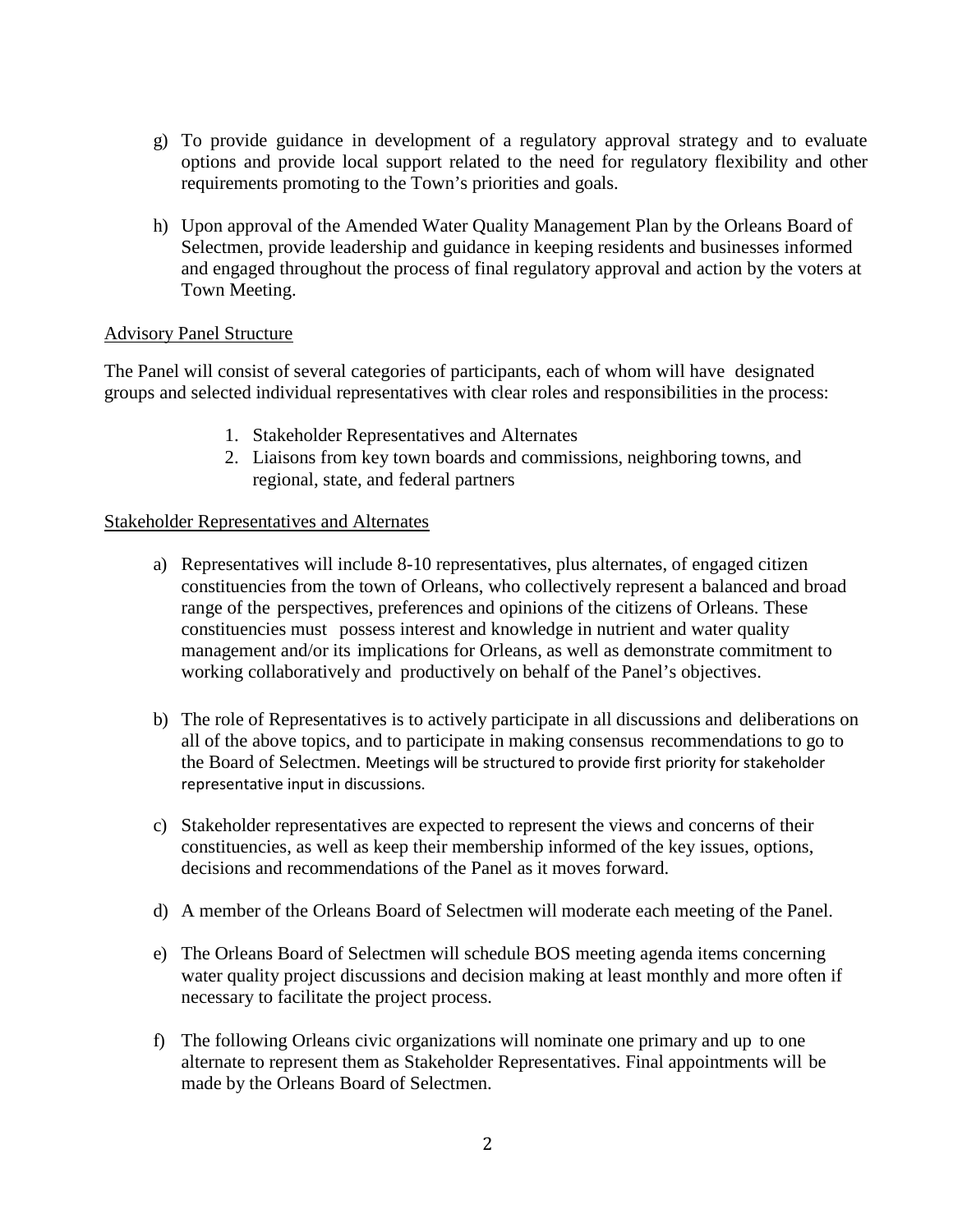- Orleans Ponds Coalition
- Orleans Water Alliance
- Former Orleans CWMP Committee
- Former Orleans Peer Review Committee
- Orleans Community Partnership
- Orleans Taxpayer Association
- Orleans CAN
- Orleans Chamber of Commerce
- g) In the absence of the primary member, an alternate may serve as a representative for the member's organization, and assume all the rights and responsibilities of the absent member. Alternates will be expected to keep up to date on all deliberations and fill in without disruption.
- h) A key responsibility of the Panel members will be, using the consultants and other resources, to inform and engage their full stakeholder groups and related constituencies about the work produced or supported by the Panel through focused workshops, informational meetings and other venues to ensure consistency of understanding, participation of interested citizens of Orleans and vetting of all reasonable ideas and expertise in the community.

#### Liaisons

- a) A second category of participants in the Panel are liaisons from chartered town commissions and boards, representatives of neighboring towns sharing Orleans' watersheds, and regional, state, and federal partners.
- b) The role of liaisons will be to actively participate in discussions and deliberations on topics that are relevant to their expertise, interests, and responsibilities. Liaisons are also charged with providing active outreach and communication, by bringing constituent ideas and concerns to Panel discussions and explaining and publicizing Panel deliberations with their constituents.
- c) The following entities will be invited to appoint one primary and up to one alternate to represent them. To maximize efficiency, Orleans-based entities will be represented by an appointed Representative whenever appropriate (e.g., a selected stakeholder representative who also serves actively on a town commission).
	- Official Representative from the Town of Eastham
	- Official Representative from the Town of Brewster
	- Orleans Conservation Commission
	- Orleans Marine and Fresh Water Quality Task Force
	- Orleans Board of Health
	- Orleans Board of Water and Sewer Commissioners
	- Orleans Finance Committee
	- Orleans Shellfish and Waterways Committee
	- The Pleasant Bay Alliance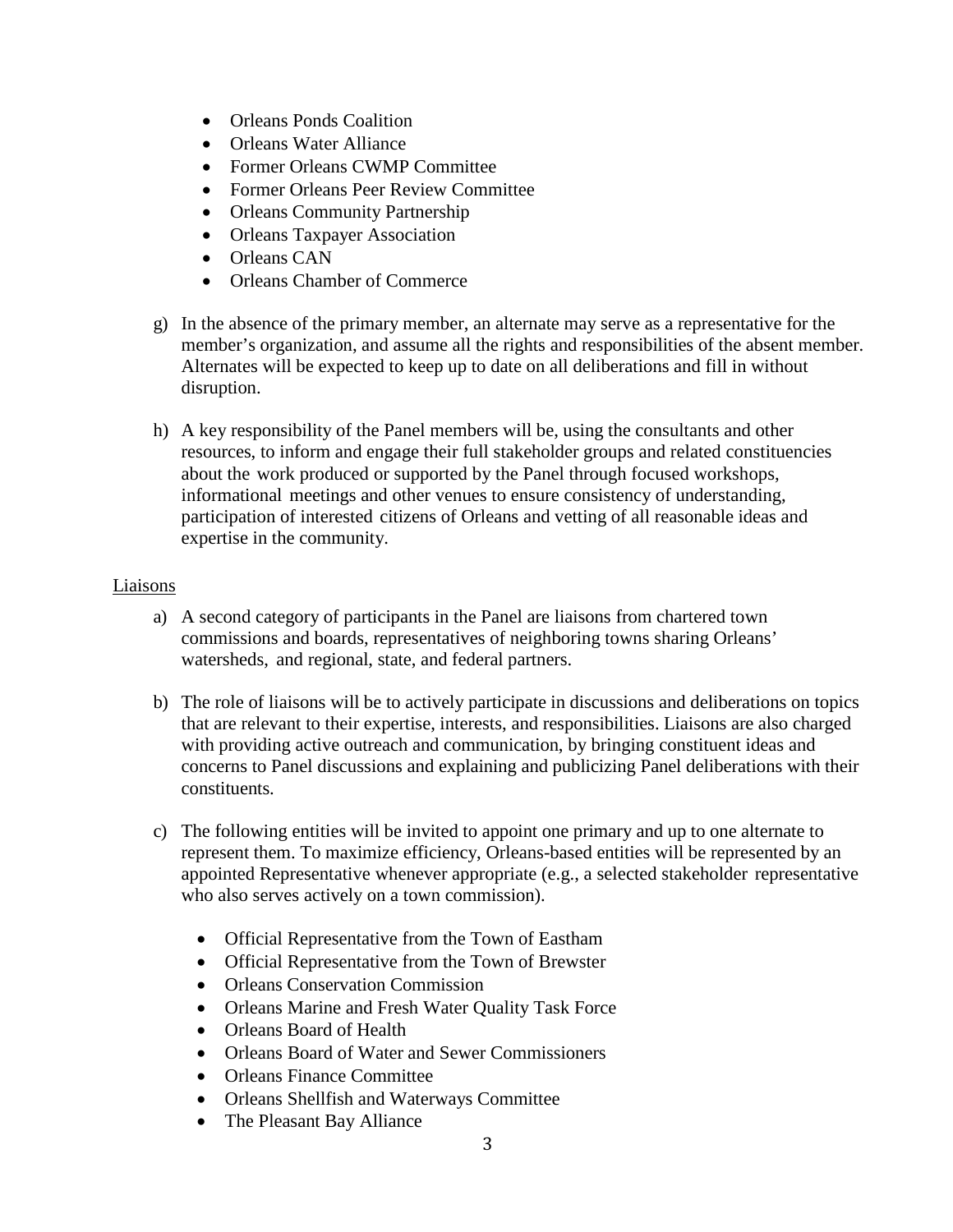- The Cape Cod Commission
- Massachusetts DEP
- The Cape Cod National Seashore
- U.S. EPA
- Brewster Conservation Commission

# Technical and Expert Advisors

- a) As described in the objectives, the Panel will work closely, through designated staff points of contact and the Process Managers described below, with the Engineering/Environmental consultants hired by the town to undertake the engineering, planning, financial, management and other studies being conducted.
- b) The Panel will also draw on the knowledge and substantive expertise, as needed, by staff of Town Departments, including Planning, DPW, Health, Conservation, Finance. Other expertise will be engaged if and when required, including possibly the Association to Preserve Cape Cod (APCC), the Center for Coastal Studies (CCS), the Massachusetts Office of Coastal Zone Management (CZM), and others.

#### Process Manager

- a) Mike Domenica of Water Resources Associates will serve as manager of the Panel's process. Mike will be primarily responsible for technical and project management requirements.
- b) The process managers have no decision-making authority and cannot impose any solution, settlement, or agreement among any or all of the parties.
- c) Process manager will be responsible for helping to ensure that the process runs smoothly, developing meeting agendas, preparing and distributing draft and final summaries, generating draft agreements, and helping the parties resolve their differences and achieve consensus, to the extent possible, on the issues to be addressed by the Panel..
- d) For purposes of complying with Open Meeting Law, the project manager may designate a Chair.
- e) The process managers will be available to consult confidentially with Panel participants during or between meetings. Facilitators, if asked, are required to hold confidences even if that means withholding information that the facilitators would prefer to be made available to the full group.

## Decision Making

a) The Panel, to the extent possible, will operate by consensus, which is defined as unanimous concurrence of the primary Stakeholder representatives, or in the absence of a primary, his or her alternate. Members may also "abstain" or "stand aside." Abstaining means not offering consent or endorsement, but also not blocking an agreement. Abstaining/standing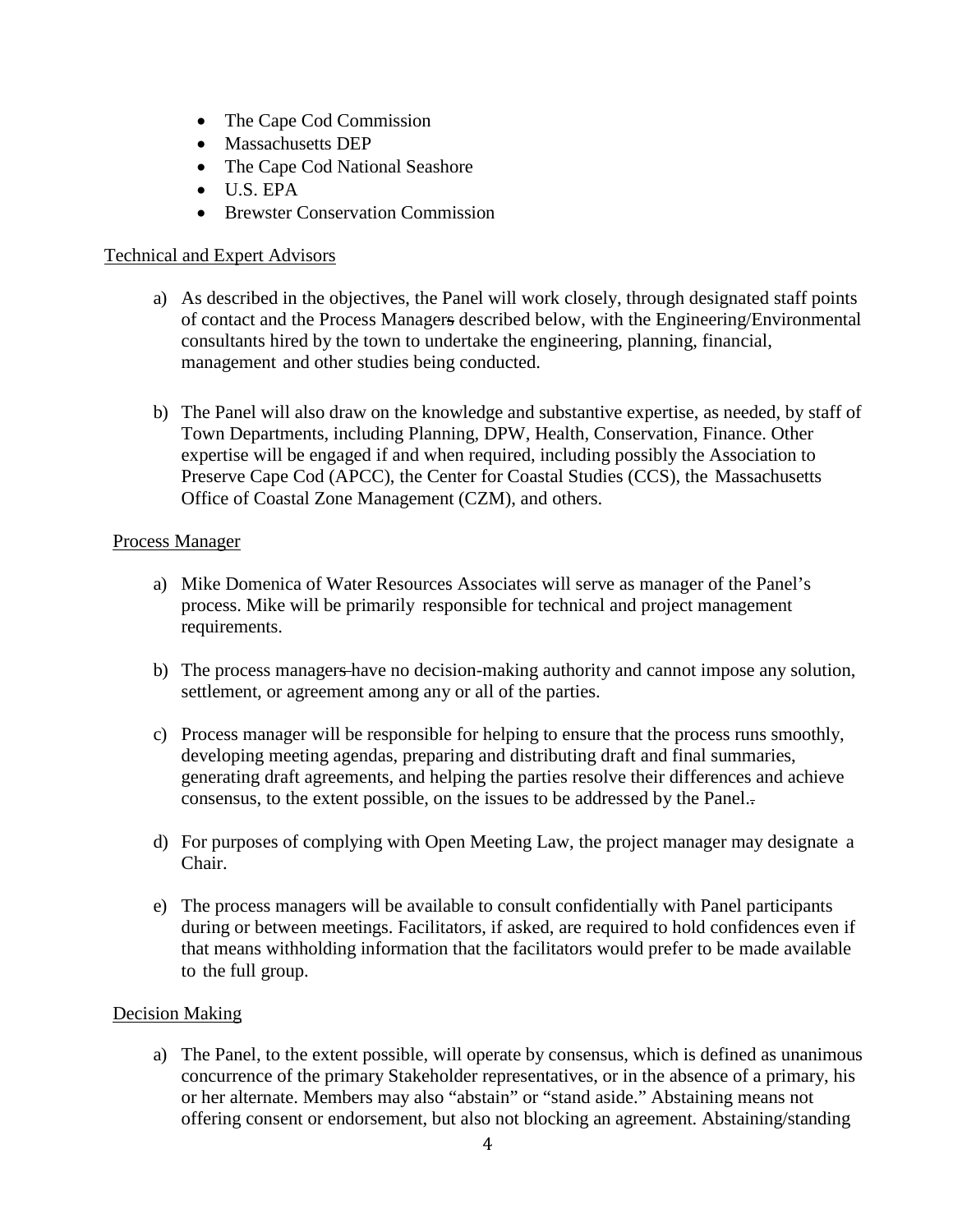aside members will not be counted in determining if consensus has been reached, but may continue to participate in all discussions of the Panel.

- b) If a representative disagrees with a proposal, he or she should make every effort to offer an alternative satisfactory to all members. Members should not block or withhold consensus unless they have serious objections to the proposal, and can articulate the reasons for those objections. Consent means that members can accept, even if reluctantly, the package that emerges. The goal of the Panel is to reach consensus, recognizing that not all members will be equally satisfied with the outcome.
- c) On those issues or topics where consensus cannot be reached, the Panel will offer a range of possible options, will delineate the advantages and disadvantages of these options, and will explain the members' differences clearly, accurately, and fairly.
- d) Liaisons will participate actively in the deliberations, explain and advocate based on their knowledge and expertise, seek creative solutions, participate in drafting alternatives and other written documents, as needed, and provide background information. However, they will not take part in the final consensus on recommendations.

#### Panel Meetings

- a) All meetings will be conducted in accordance with Massachusetts Open Meeting Law. They will be open to the public and posted in advance according to Town procedures. Discussion at the meetings will conducted primarily by members of the Panel. There will be a public comment period at least once during each meeting. Time allowed for public comment will be limited to ensure that other meeting topics can be covered.
- b) At the outset, all deliberations will take place in the full group in order to ensure transparency, consistency, and efficiency. As time goes on, the process managers, with approval of the Panel, may choose to form work groups to advance discussion, generate options, and develop preliminary proposals. Such work groups must have a clear charge, and ensure participation of a diversity of interests. A sub-panel or work group is not a decision-making body. If used, work groups may include alternates and additional expertise, as determined by the Panel.
- c) In order to achieve our objectives in the allotted time, the process managers and Panel will use the time between monthly meetings to follow up and update on action items, use internet polling, webinar, email, and other technology to collect and disseminate information and input, and otherwise move the process forward, within the constraints of Open Meeting Law. No deliberations will take place, outside of Panel meetings.
- d) Brief summaries of Panel meetings will be prepared by the process manager in accordance with the requirements of the Open Meeting Law and, after review and approval by the Panel, will be made available to the public. The summaries will identify key points of discussion, action items, points of tentative agreement and next steps, and will generally be written without attribution. The summaries are not intended to be transcripts or detailed meeting minutes, but summaries of key points, issues, and ideas.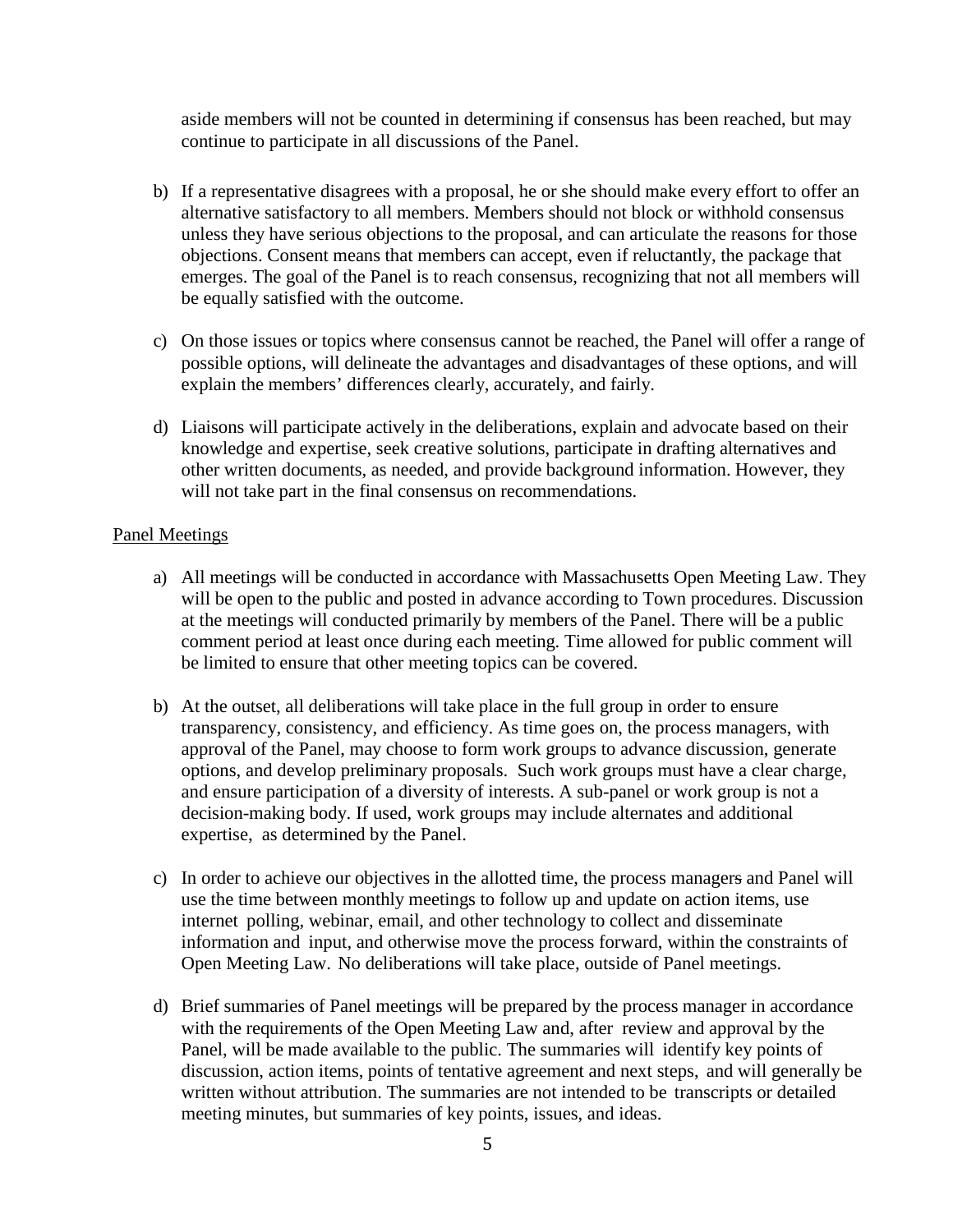## Timeframe and Schedule

- a) The Panel will meet monthly at a specified date and time to be determined by the group. Materials relevant to the meeting agenda will be provided several days before the meeting to ensure effectiveness of the meeting.
- b) Workshops and informational meetings to broader constituencies will also be scheduled in coordination with study results as described above.

# Safeguards and Ground Rules for Participation

- a) Panel members commit to the principles of decency, civility, and tolerance. Members accept that there are different views, and the different stakeholders each have a legitimate interest and right to be part of expressing views and determining solutions.
- b) Panel members will not attribute statements to others involved, seek to present or represent the views or position of other members or alternates, nor attempt to speak on behalf of the Panel as a whole in or to the media. "Media" for these purposes includes the press, television, radio, websites, blogs, social media applications or sites, and any other public information distribution mechanism. Panel members will abide by these ground rules in all communications during the process in and out of Panel meetings.
- c) Panel representatives must exercise leadership within their respective constituencies to foster a climate of joint problem solving on the Panel and publicly, engage with their constituencies to keep them informed, and to ensure their constituents support rather than undermine the process.
- d) Members on the Panel also agree to the following:
	- Represent the interests and concerns of their organizations and constituents as accurately and thoroughly as possible, and work to ensure that any recommendations developed by the Panel are acceptable to their organization or constituency.
	- Arrive at the meetings prepared to discuss the issues on the agenda, having reviewed the documents distributed in advance.
	- Be constructive. Strive throughout the process to bridge gaps in understanding, to seek resolution of differences, and to pursue the goal of achieving consensus on the content of the potential alternatives under discussion.
	- Make a good faith effort to participate in all scheduled meetings or activities.
- e) In order to facilitate an open and collaborative discussion, Panel members and participating members of the public also agree to abide by the following ground rules during Panel meetings.
	- Only one person will speak at a time and no one will interrupt when another person is speaking.
	- Each person will express his or her own views, his or her organization's and constituents' views, rather than speaking for other Panel participants. Participants shall make clear when they are speaking on behalf of themselves as individuals versus when they are speaking on behalf of their constituency.